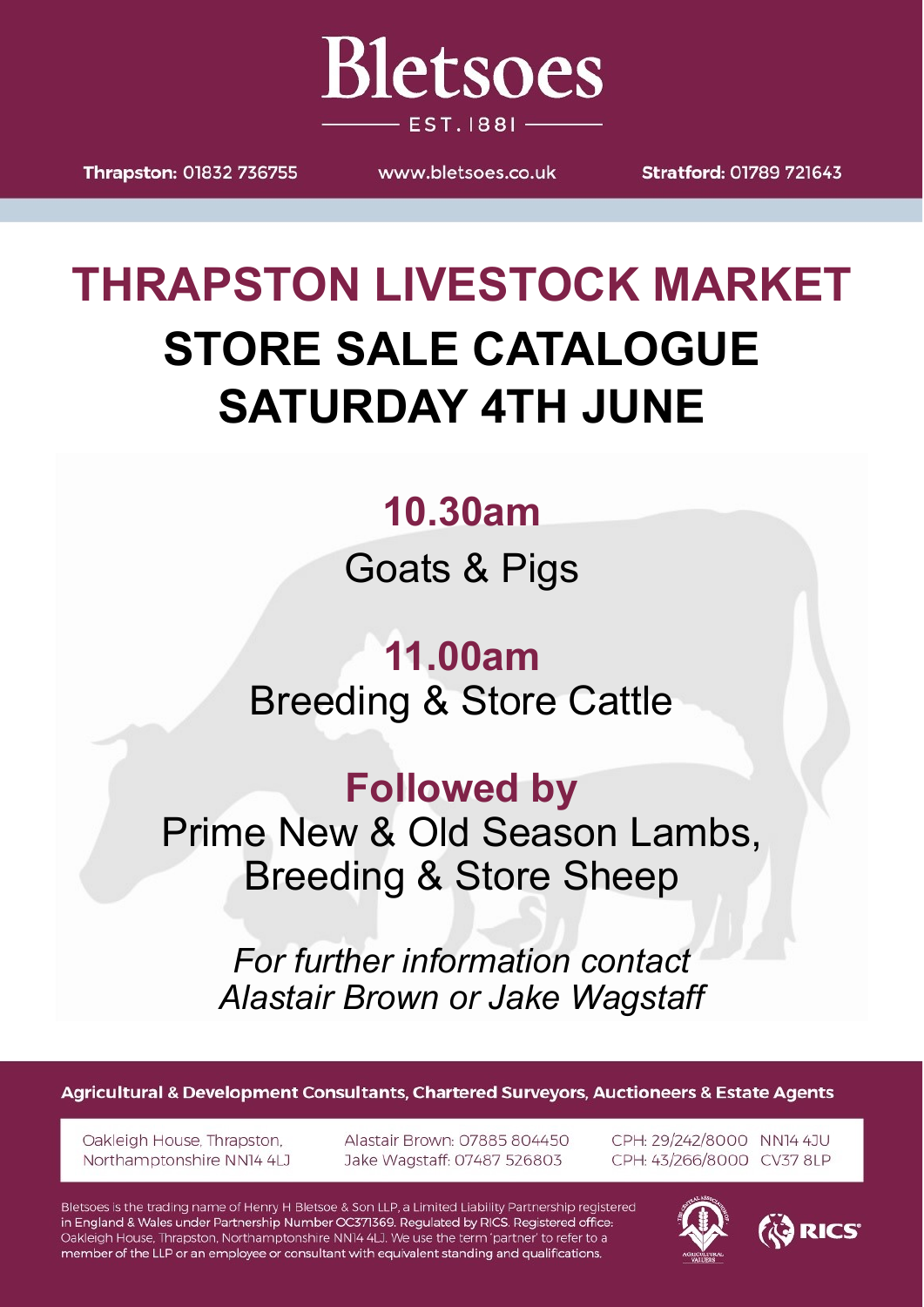#### **SATURDAY 4TH JUNE**

#### **BREEDING & STORE CATTLE**

| <b>M &amp; M Hutton</b>               |                  |
|---------------------------------------|------------------|
| 1 Simmental Cow - Strong Feeding Cow  | 12 Years         |
| 2 Limousin Bulls                      | 7 Months         |
| 1 Aberdeen Angus Bull                 | 9 Months         |
| 1 Limousin Steer                      | 7 Months         |
| 1 Limousin Steer                      | 9 Months         |
| A Aves & Son - TB4                    |                  |
| 6 Hereford Steers                     | All 14-15 Months |
| 1 Simmental Steer                     |                  |
| 1 South Devon Steer                   |                  |
| J D Kendall - TB4                     |                  |
| 2 Simmental Steers                    | 15 Months        |
| 1 South Devon Steer                   | 15 Months        |
| <b>CE Hancock &amp; Son</b>           |                  |
| 24 Store Cattle                       | 17-27 Months     |
| R Munns - TB4                         |                  |
| 6 Aberdeen Angus Steers - Named Sires | 24 Months        |
| 4 Black Hereford Steers               | 24 Months        |
| <b>All Strong Steers</b>              |                  |

### **UNTESTED CATTLE**

#### **R Martin**

2 Untested British Blue Cull Cows 7 Years *Empty*

#### **EWES WITH LAMBS AT FOOT**

#### **D Webb**

20 Texel x Ewes with Texel x Lambs at Foot *Singles & Doubles*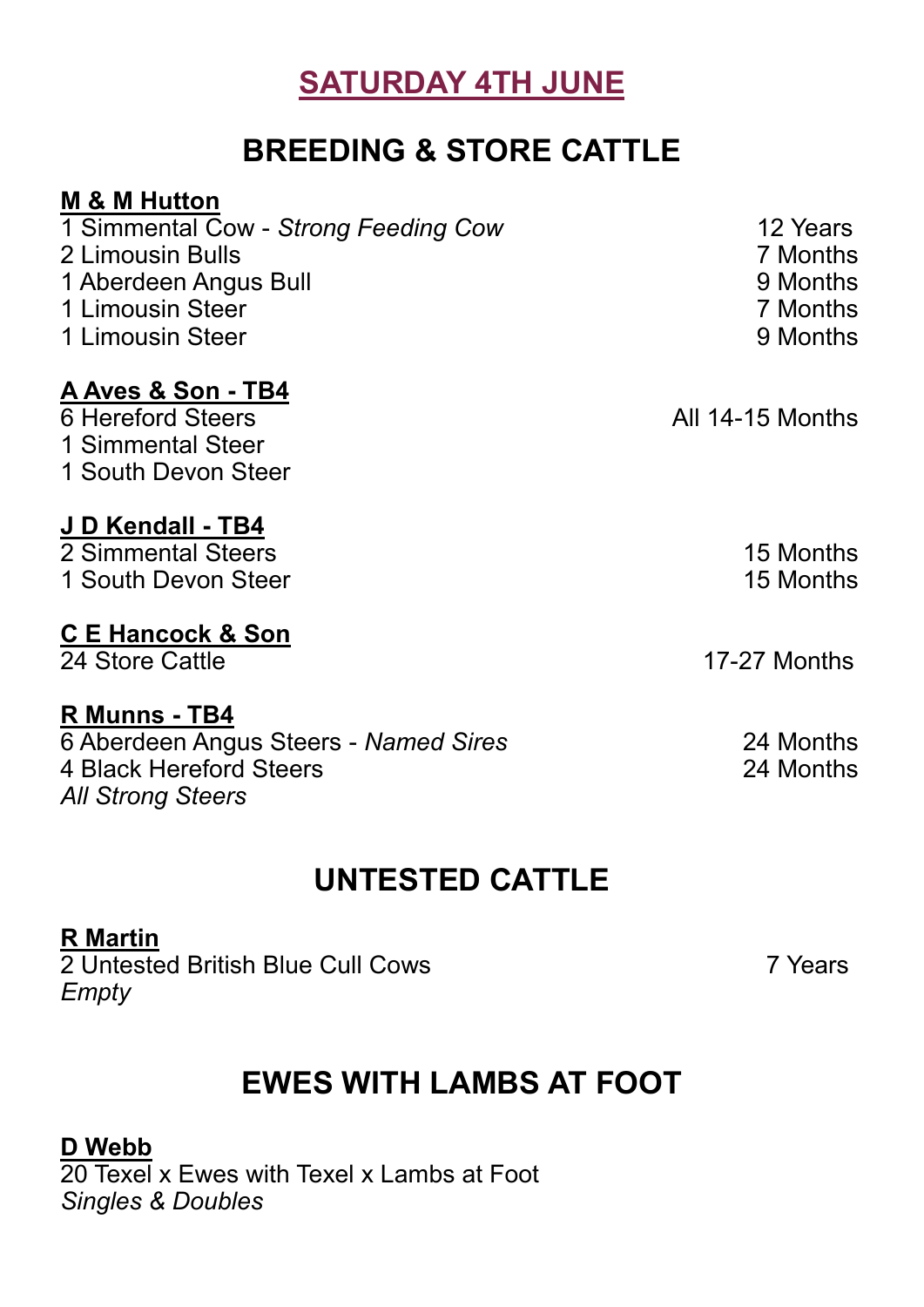#### **PIGS**

**Redwood Farms** 50 Quality white weaned Gilts Pigs **All 4-6 Weeks** 20 Quality white weaned Boar Pigs

**GOATS**

**L Anderson** 1 Pygmy Wether

**HORSES**

**L Ogden-Jones 11hh Welsh Sec A Chestnut Mare 11 Years** 11 Years

**SATURDAY 18TH JUNE**

### **CALVES**

#### **A G Burton - TB4**

4 Angus Bulls **All 3-5 Weeks** 4 Angus Heifers 8 Holstein Friesian Bulls

#### **PIGS**

**R Clark**

18 Pure Welsh Weaners **6-7 Weeks** 

## **STORE & BREEDING SHEEP**

### **R Clark**

1 Charollais Ram